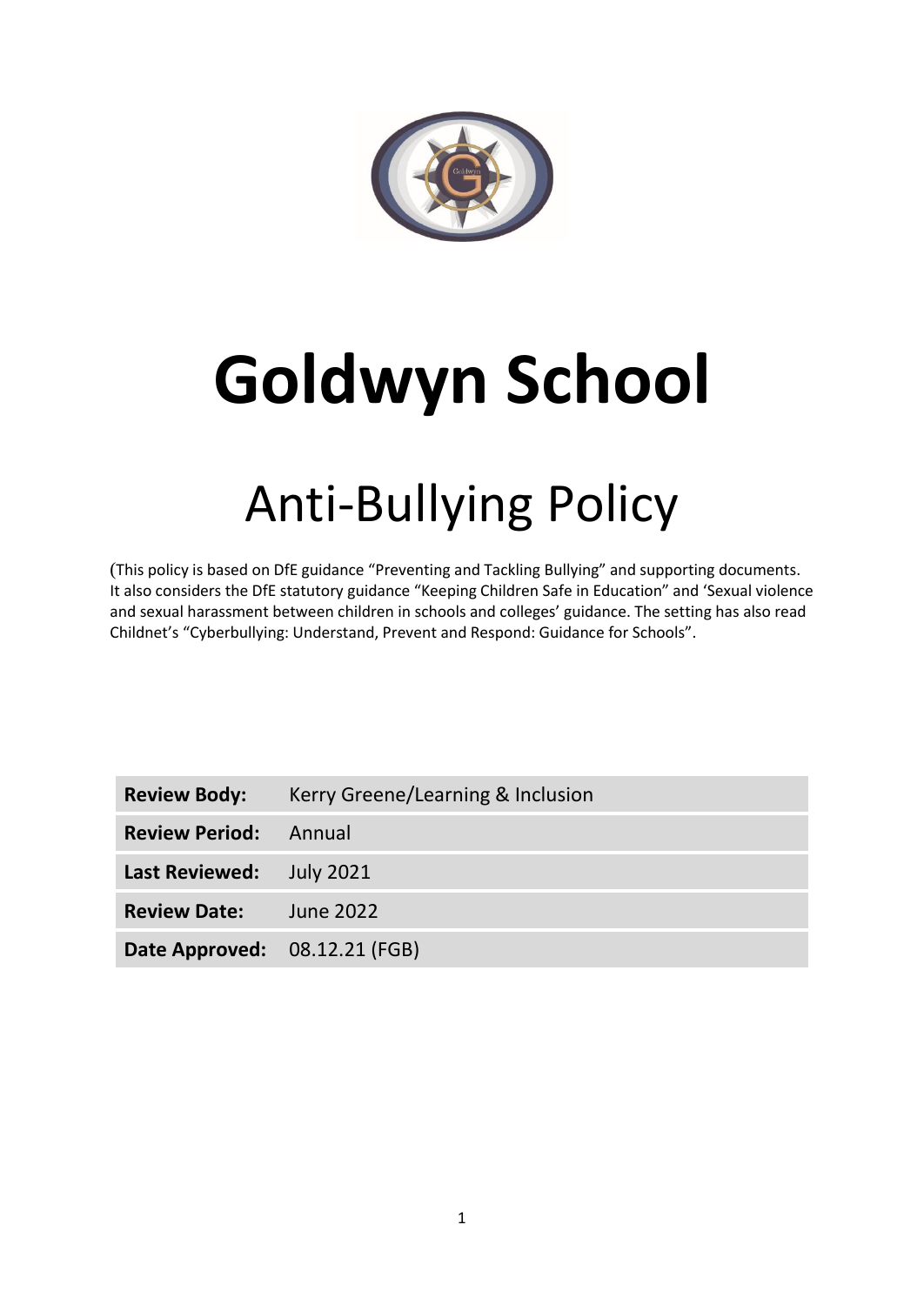# **Policy Objective**

This policy outlines what Goldwyn school will do to prevent and tackle all forms of bullying. The policy has been drawn up through the involvement of the whole school community and we are committed to developing an anti-bullying culture where bullying of adults, children or young people is not tolerated in any form.

# **Our School Community - School Ethos**

- Goldwyn School community recognises that bullying, especially if left unaddressed, can have a devastating effect on individuals; it can create a barrier to learning and have serious consequences for mental wellbeing. By effectively preventing and tackling bullying, our schools can help to create safe, disciplined environment, where students are able to learn and fulfil their potential.
- Discusses, monitors and reviews our anti-bullying policy and practice on a regular basis.
- Supports all members of staff to promote positive relationships to prevent bullying.
- Recognises that some members of our community may be more vulnerable to bullying and its impact than others; being aware of this will help us to develop effective strategies to prevent bullying from happening and provide appropriate support, if required.
- Will intervene by identifying and tackling bullying behaviour appropriately and promptly.
- Ensures that students are aware that all bullying concerns will be dealt with sensitively and effectively; that everyone should feel safe to learn; and abide by the anti-bullying policy.
- Recognises the potential impact of bullying on the wider family of those affected so will work in partnership with parents/carers regarding all reported bullying concerns and will seek to keep them informed at all stages.
- Requires all members of the community to work with the school to uphold the anti-bullying policy.
- Reports back to parents/carers regarding concerns on bullying, dealing promptly with complaints in line with our Complaints Policy.
- Seeks to learn from good anti-bullying practice elsewhere
- Utilises support from the Local Authority and other relevant organisations when appropriate.

# **Definition of bullying**

- Bullying is "Behaviour by an individual or a group, usually repeated over time that intentionally hurts another individual either physically or emotionally". (DfE "Preventing and Tackling Bullying", July 2017)
- Bullying can include: name calling, taunting, mocking, making offensive comments; kicking; hitting; taking belongings; producing offensive graffiti; gossiping; excluding people from groups and spreading hurtful and untruthful rumours.
- This includes the same unacceptable behaviours expressed online, sometimes called online or cyberbullying. This can include: the sending of offensive, upsetting and inappropriate messages by phone, text, Instant Messenger, through gaming, websites, social media sites and apps, and sending offensive or degrading imagery.
- Bullying can be a form of peer on peer abuse and can be emotionally abusive; it can cause severe and adverse effects on children's emotional development.

# **Forms of bullying covered by this Policy**

Bullying can happen to anyone. This policy covers all types of bullying including:

- Prejudicial Bullying (against people/students with protected characteristics): Bullying related to race, religion, faith and belief, those without faith, ethnicity, nationality or culture.
- Bullying related to SEND (Special Educational Needs or Disability).
- Bullying related to appearance or physical/mental health conditions.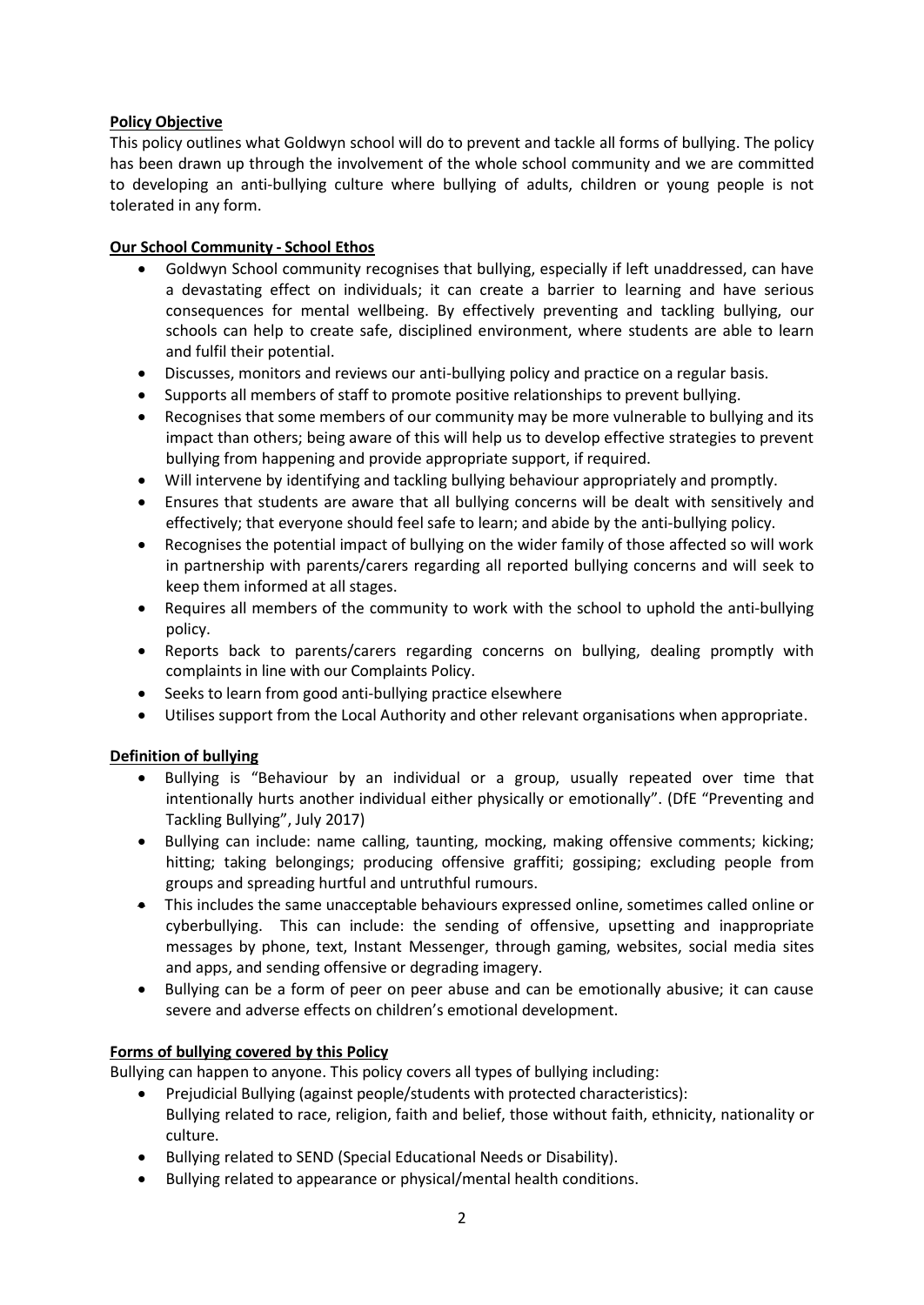- Physical bullying
- Emotional bullying
- Bullying related to sexual orientation (homophobic/biphobic bullying).
- Bullying of young carers, children in care or otherwise related to home circumstances.
- Sexist, sexual and gender based bullying including transphobic bullying
- Bullying against teenage parents (pregnancy and maternity under the Equality Act)
- Bullying via technology, known as online or cyberbullying

# **Preventing, identifying and responding to bullying**

*The whole school community will:*

- Create and support an inclusive environment which promotes a culture of mutual respect, consideration and care for others which will be upheld by all.
- Work with staff and outside agencies to identify all forms of prejudice-driven bullying.
- Actively provide systematic opportunities to develop students' social and emotional skills, including their resilience.
- Recognise that bullying can be perpetrated or experienced by any member of the community, including adults and children (peer on peer abuse).
- Recognise the potential for children with SEN and disabilities to be disproportionately impacted by bullying and will implement additional pastoral support as required.
- Openly discuss differences between people that could motivate bullying, such as religion, ethnicity, disability, gender, sexuality or appearance related differences. Also children with different family situations, such as looked after children or those with caring responsibilities.
- Provide a range of approaches for students, staff and parents/carers to access support and report concerns.
- Challenge practice (including 'banter') which does not uphold the values of tolerance, nondiscrimination and respect towards others.
- Consider all opportunities for addressing bullying in all forms throughout the curriculum and supported with a range of approaches such as through displays, assemblies, peer support and the school/student council.
- Regularly update and evaluate our approaches to take into account the developments of technology and provide up-to-date advice and education to all members of the community regarding positive online behaviour.
- Train all staff including teaching staff, support staff (including administration staff, lunchtime support staff and site support staff) and pastoral staff to identify all forms of bullying, follow the school policy and procedures (including recording and reporting incidents).
- Proactively gather and record concerns and intelligence about bullying incidents and issues so as to effectively develop strategies to prevent bullying from occurring.
- Implement appropriate disciplinary sanctions; the consequences of bullying will reflect the seriousness of the incident, so that others see that bullying is unacceptable.
- Take appropriate, proportionate and reasonable action, in line with existing school policies, for any bullying brought to the school's attention which involves or effects students even when they are not on school premises, for example when using school transport or online etc.
- Actively create "safe spaces" for vulnerable children and young people.
- Use a variety of techniques to resolve the issues between those who bully and those who have been bullied.
- Work with staff, other agencies and the wider school community to prevent and tackle concerns including all forms of prejudice-driven bullying.
- Celebrate success and achievements to promote and build a positive school ethos.
- Be encouraged to use technology, especially mobile phones and social media positively and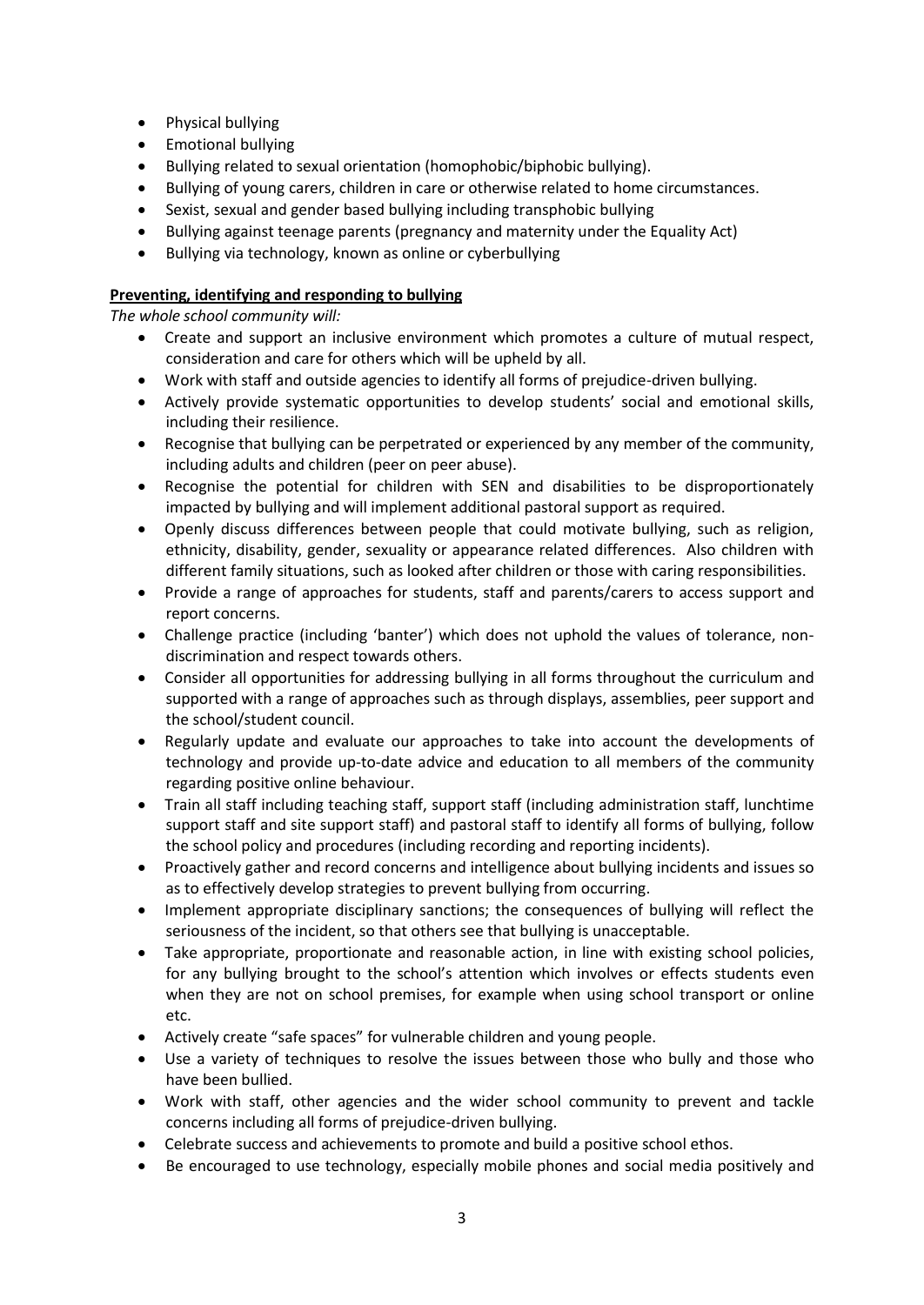responsibly.

 Provide systematic opportunities to develop students' social and emotional skills, including building their resilience and self-esteem.

#### **Education and Training**

#### *The whole school community will:*

- Train all staff, including: teaching staff, support staff (e.g. administration staff, lunchtime support staff and site support staff) and pastoral staff, to identify all forms of bullying and take appropriate action, following the school's policy and procedures, including recording and reporting incidents.
- Consider a range of opportunities and approaches for addressing bullying throughout the curriculum and other activities, such as: through displays, assemblies, peer support, the school/student council, etc.
- Collaborate with other local educational settings as appropriate, and during key times of the year, for example during transition.
- Ensure anti-bullying has a high profile throughout the year, reinforced through key opportunities such as anti-bullying week
- Provide systematic opportunities to develop students' social and emotional skills, including building their resilience and self-esteem.

#### **Involvement of students**

*We will:*

- Involve students in policy writing and decision making, to ensure that they understand the school's approach and are clear about the part they have to play to prevent bullying.
- Regularly canvas children and young people's views on the extent and nature of bullying.
- Ensure that all students know how to express worries and anxieties about bullying.
- Ensure that all students are aware of the range of sanctions which may be applied against those engaging in bullying.
- Involve students in anti-bullying campaigns in schools and embedded messages in the wider school curriculum.
- Utilise student voice in providing pupil-led education and support.
- Publicise the details of internal support, as well as external help lines and websites.
- Offer support to students who have been bullied and to those who are bullying in order to address the problems they have.

#### **Liaison with parents and carers**

*We will:*

- Take steps to involve parents and carers in developing policies and procedures, to ensure they are aware that the school does not tolerate any form of bullying.
- Make sure that key information (including policies and named points of contact) about bullying is available to parents/carers in a variety of formats, including the school website.
- Ensure that all parents/carers know whom to contact if they are worried about bullying and where to access independent advice.
- Ensure all parents/carers know about our complaints procedure and how to use it effectively to raise concerns in an appropriate manner.
- Ensure all parents/carers know where to access independent advice about bullying.
- Work with all parents/carers and the local community to address issues beyond the school gates that give rise to bullying.
- Ensure that parents work with the school to role model positive behaviour for students, both on and offline.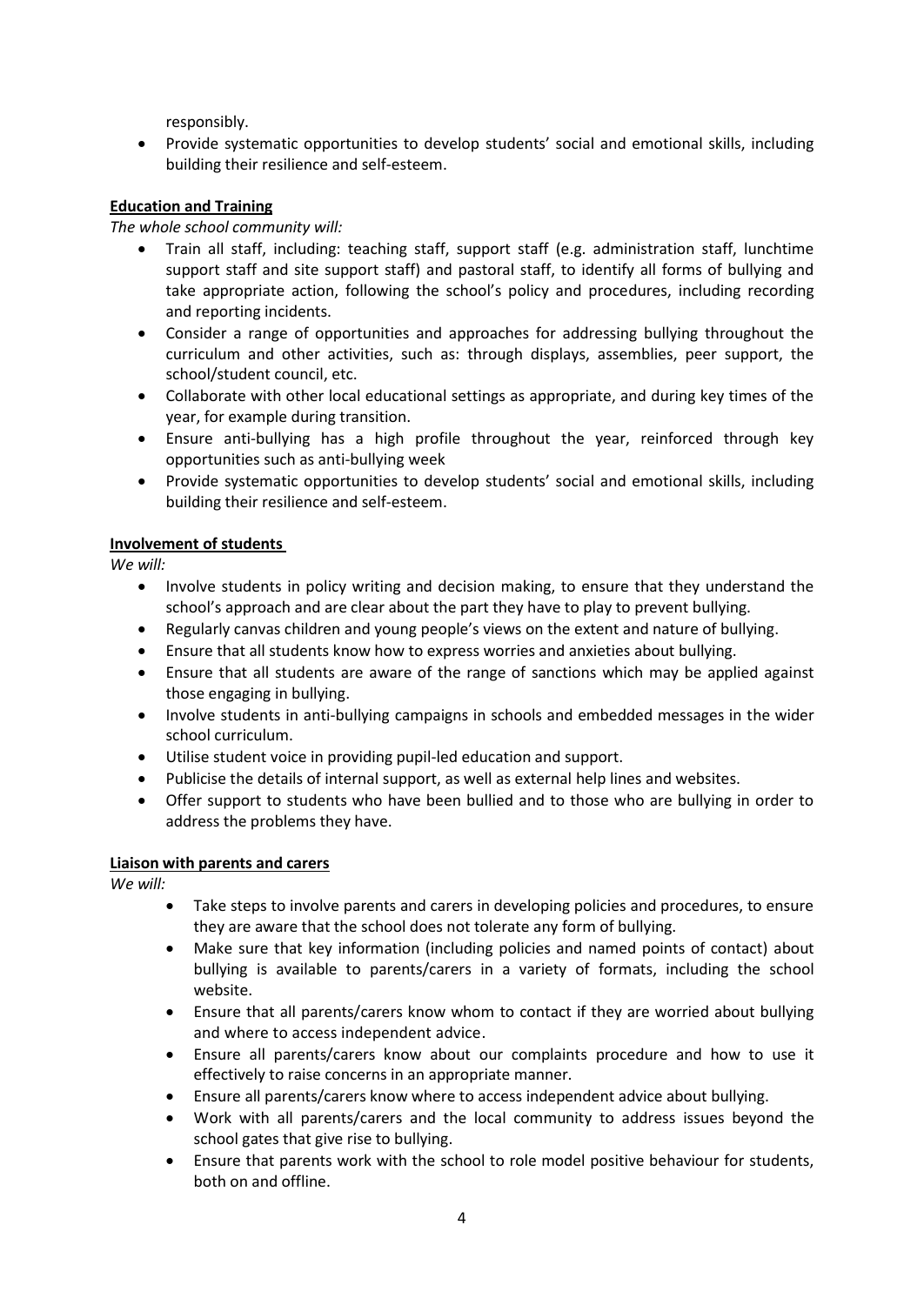#### **Links with other school policies and practices**

This Policy links with a number of other school policies, practices and action plans including:

- Social, Emotional and Behaviour policy
- Complaints policy
- Safeguarding and child protection policies
- Online Safety and Acceptable Use Policies (AUPs)
- Curriculum Policies such as PSHE and citizenship and computing
- E Safety Policy

# **Links to legislation**

There are a number of pieces of legislation which set out measures and actions for schools in response to bullying as well as criminal and civil law. These may include (but are not limited to):

- The Education and Inspection Act 2006, 2011
- The Equality Act 2010
- The Children Act 1989
- Protection from Harassment Act 1997
- The Malicious Communications Act 1988
- Public Order Act 1986
- The Computer Misuse Act 1990

#### **Responsibilities**

It is the responsibility of:

- The Principal to communicate the policy to the school community and to ensure that disciplinary measures are applied fairly, consistently and reasonably, and that a member of the senior leadership team has been identified to take overall responsibility.
- School Governors to take a lead role in monitoring and reviewing this policy.
- All staff, including: governors, senior leadership, teaching and non-teaching staff, to support, uphold and implement it accordingly.
- Parents/carers to support their children and work in partnership with the school.
- Students to abide by the policy.
- The named Governor with lead responsibility for this policy is: **Christina Sumpter**

The named member of staff with lead responsibility for this policy is: **Kerry Greene**

# **Monitoring and review, putting policy into practice:**

This policy will be approved by the Governing Body and will be monitored and reviewed as per the dates on front of policy document.

- The named Governor for bullying will report on a regular basis to the governing body on incidents of bullying and outcomes.
- The Principal will be informed of bullying concerns, as appropriate.
- The school will ensure that they regularly monitor and evaluate mechanisms to ensure that the policy is being consistently applied.
- Any issues identified will be incorporated into the school's action planning.

**Useful Links and Supporting Organisations and Guidance**

- Anti-Bullying Alliance: [www.anti-bullyingalliance.org.uk](http://www.anti-bullyingalliance.org.uk/)
- Childline: [www.childline.org.uk](http://www.childline.org.uk/)
- DfE: "Preventing and Tackling Bullying. Advice for headteachers, staff and governing bodies", and "[Supporting children](https://www.gov.uk/government/uploads/system/uploads/attachment_data/file/292505/supporting_bullied_children_advice.pdf) and young people who are bullied: advice for schools" November 2014: [https://www.gov.uk/government/publications/preventing-and-tackling-](https://www.gov.uk/government/publications/preventing-and-tackling-bullying)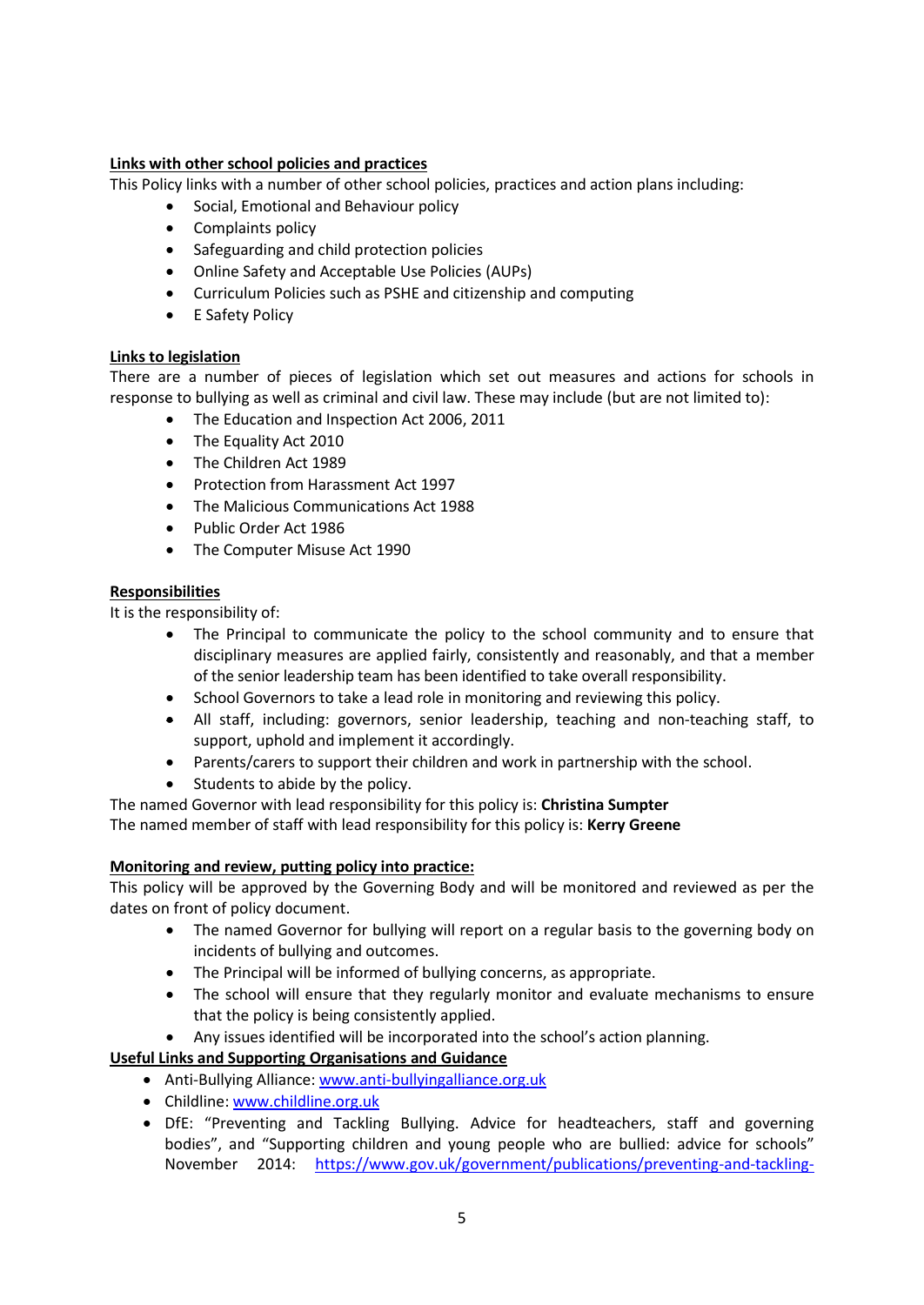[bullying](https://www.gov.uk/government/publications/preventing-and-tackling-bullying)

- DfE: ' No Health without mental health': [https://www.government/publications/no-health](https://www.government/publications/no-health-without-mental-health-a-cross-government-outcomes-strategy)[without-mental-health-a-cross-government-outcomes-strategy](https://www.government/publications/no-health-without-mental-health-a-cross-government-outcomes-strategy)
- Family Lives: [www.familylives.org.uk](http://www.familylives.org.uk/)
- Kidscape: [www.kidscape.org.uk](http://www.kidscape.org.uk/)
- MindEd: [www.minded.org.uk](http://www.minded.org.uk/)
- NSPCC: [www.nspcc.org.uk](http://www.nspcc.org.uk/)
- The BIG Award: [www.bullyinginterventiongroup.co.uk/index.php](https://www.bullyinginterventiongroup.co.uk/index.php)
- PSHE Association: [www.pshe-association.org.uk](http://www.pshe-association.org.uk/)
- Restorative Justice Council[: www.restorativejustice.org.uk](http://www.restorativejustice.org.uk/)
- The Diana Award[: www.diana-award.org.uk](http://www.diana-award.org.uk/)
- Victim Support: [www.victimsupport.org.uk](http://www.victimsupport.org.uk/)
- Young Minds[: www.youngminds.org.uk](http://www.youngminds.org.uk/)
- Young Carers: [www.youngcarers.net](http://www.youngcarers.net/)
- The Restorative Justice Counci[l www.restorativejustice.orguk/restorative-practice-schools](http://www.restorativejustice.orguk/restorative-practice-schools)

# **Cyberbullying**

- Childnet International: [www.childnet.com](http://www.childnet.com/)
- Digizen[: www.digizen.org](http://www.digizen.org/)
- Internet Watch Foundation[: www.iwf.org.uk](http://www.iwf.org.uk/)
- Think U Know[: www.thinkuknow.co.uk](http://www.thinkuknow.co.uk/)
- UK Safer Internet Centre[: www.saferinternet.org.uk](http://www.saferinternet.org.uk/)
- The UK Council for Child Internet Safety (UKCCIS) [www.gov.uk/government/groups/uk](http://www.gov.uk/government/groups/uk-council-for-child-internet-safety-ukccis)[council-for-child-internet-safety-ukccis](http://www.gov.uk/government/groups/uk-council-for-child-internet-safety-ukccis)
- DfE 'Cyberbullying: advice for headteachers and school staff' [:www.government/publications/preventing-and-tackling-bullying](http://www.government/publications/preventing-and-tackling-bullying)
- DfE 'Advice for parents and carers on cyberbullying':
- [www.gov.uk/government/publications/preventing-and-tackling-bullying](http://www.gov.uk/government/publications/preventing-and-tackling-bullying)

# **LGBT**

- Barnardos LGBT Hub[: www.barnardos.org.uk/what\\_we\\_do/our\\_work/lgbtq.htm](http://www.barnardos.org.uk/what_we_do/our_work/lgbtq.htm)
- Metro Charity: [www.metrocentreonline.org](http://www.metrocentreonline.org/)
- Proud Trust[: www.theproudtrust.org](http://www.theproudtrust.org/)
- EACH[: www.eachaction.org.uk](http://www.eachaction.org.uk/)
- Pace: [www.pacehealth.org.uk](http://www.pacehealth.org.uk/)
- Schools Out: [www.schools-out.org.uk](http://www.schools-out.org.uk/)
- Stonewall: [www.stonewall.org.uk](http://www.stonewall.org.uk/)

# **SEND**

- Changing Faces: [www.changingfaces.org.uk](http://www.changingfaces.org.uk/)
- Mencap[: www.mencap.org.uk](http://www.mencap.org.uk/)
- Anti-Bullying Alliance Cyberbullying and children and young people with SEN and disabilities: www.cafamily.org.uk/media/750755/cyberbullying and send - module final.pdf
- DfE: SEND code of practice: [www.gov.uk/government/publications/send-code-of-practice-0](https://www.gov.uk/government/publications/send-code-of-practice-0-to-25) [to-25](https://www.gov.uk/government/publications/send-code-of-practice-0-to-25)

# **Race, Religion and Nationality**

- Anne Frank Trust[: www.annefrank.org.uk](http://www.annefrank.org.uk/)
- Kick it Out: [www.kickitout.org](http://www.kickitout.org/)
- Report it: [www.report-it.org.uk](http://www.report-it.org.uk/)
- Stop Hate: [www.stophateuk.org](http://www.stophateuk.org/)
- Tell Mama[:www.tellmamauk.org](http://www.tellmamauk.org/)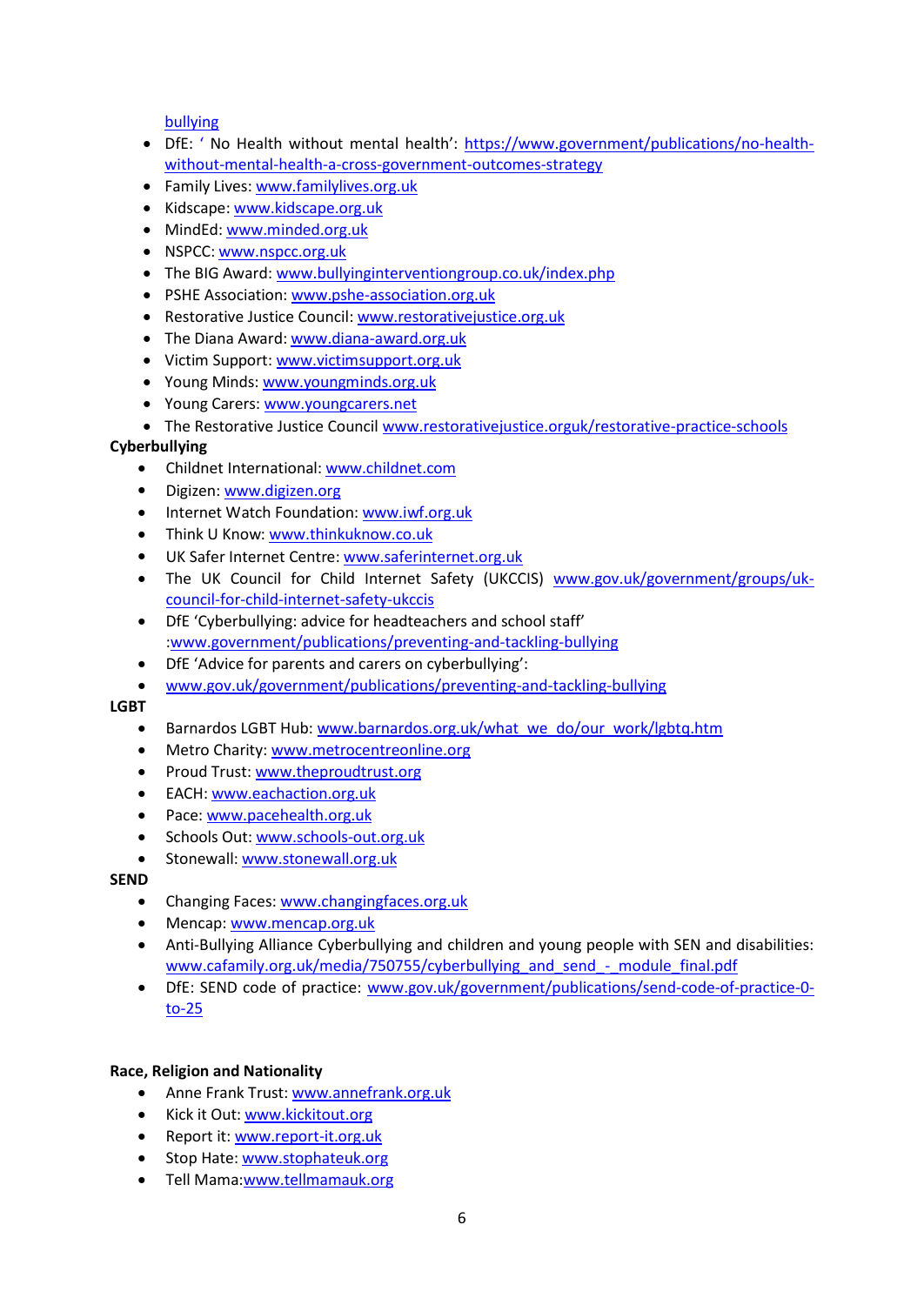- Educate against Hate: [www.educateagainsthate.com/](http://www.educateagainsthate.com/)
- Show Racism the Red Card: [www.srtrc.org/educational](http://www.srtrc.org/educational)

#### **Sexual harassment and sexual bullying**

- Ending Violence Against Women and Girls (EVAW) [www.endviolenceagainstwomen.org.uk](http://www.endviolenceagainstwomen.org.uk/)
- A Guide for Schools: [www.endviolenceagainstwomen.org.uk/data/files/resources/71/EVAW-](http://www.endviolenceagainstwomen.org.uk/data/files/resources/71/EVAW-Coalition-Schools-Guide.pdf)[Coalition-Schools-Guide.pdf](http://www.endviolenceagainstwomen.org.uk/data/files/resources/71/EVAW-Coalition-Schools-Guide.pdf)
- Disrespect No Body: [www.gov.uk/government/publications/disrespect-nobody-campaign](http://www.gov.uk/government/publications/disrespect-nobody-campaign-posters)[posters](http://www.gov.uk/government/publications/disrespect-nobody-campaign-posters)
- $\bullet$
- Anti-bullying Alliance: Preventing and responding to Sexual Bullying: [www.anti](https://www.anti-bullyingalliance.org.uk/tools-information/all-about-bullying/sexual-and-gender-related/preventing-and-responding-sexual)[bullyingalliance.org.uk/tools-information/all-about-bullying/sexual-and-gender](https://www.anti-bullyingalliance.org.uk/tools-information/all-about-bullying/sexual-and-gender-related/preventing-and-responding-sexual)[related/preventing-and-responding-sexual](https://www.anti-bullyingalliance.org.uk/tools-information/all-about-bullying/sexual-and-gender-related/preventing-and-responding-sexual)
- Anti-bullying Alliance: advice for school staff and professionals about developing effective anti-bullying practice in relation to sexual bullying: [www.anti-bullyingalliance.org.uk/tools](https://www.anti-bullyingalliance.org.uk/tools-information/all-about-bullying/sexual-and-gender-related)[information/all-about-bullying/sexual-and-gender-related](https://www.anti-bullyingalliance.org.uk/tools-information/all-about-bullying/sexual-and-gender-related)

# **Note:** Additional links can be found in 'Preventing and Tackling Bullying' (July 2017) [www.gov.uk/government/publications/preventing-and-tackling-bullying](http://www.gov.uk/government/publications/preventing-and-tackling-bullying)

#### **Dealing with Bullying Incidents**

The following steps may be taken when dealing with all incidents of bullying **reported** to the school:

- If bullying is suspected or reported, the incident will be dealt with immediately by the member of staff who has been approached or witnessed the concern.
- A clear and precise account of the incident will be recorded (via the CROSBY system) to the designated safeguarding lead if the incident appears to be Child Protection/Safeguarding related. This will include recording appropriate details regarding decisions and actions taken.
- The school will provide appropriate support for the person being bullied making sure they are not at risk of immediate harm and will involve them in any decision-making, as appropriate.
- The Pastoral Manager/Designated Safeguarding Lead (DSL) will interview all parties involved and will record the incident in accordance with school procedures.
- The DSL will be informed of all bullying issues where there are safeguarding concerns.
- Goldwyn School uses Restorative Approaches to help resolve bullying issues. Staff have received training in using these strategies.
- Teachers/pastoral staff and other relevant members of staff will be kept informed as appropriate, via the Morning staff briefings.
- When responding to cyberbullying concerns the school will take all available steps to identify the bully, including looking at the school systems, identifying and interviewing possible witnesses, and contacting the service provider and the police, if necessary.
- If content posted online is offensive or inappropriate, and the person or people responsible are known, then the school will ensure that they understand why the material is unacceptable or offensive and will request that they remove it.
- If necessary. Other agencies may be consulted or involved, such as the police, if a criminal offence has been committed, or other local services including early help or children's social care, if a child is felt to be at risk of significant harm
- Where the bullying of or by students takes place off the school site or outside of normal school hours (including cyberbullying) then the school will ensure that the concern is investigated. If required, the DSL will collaborate with other schools. Appropriate action,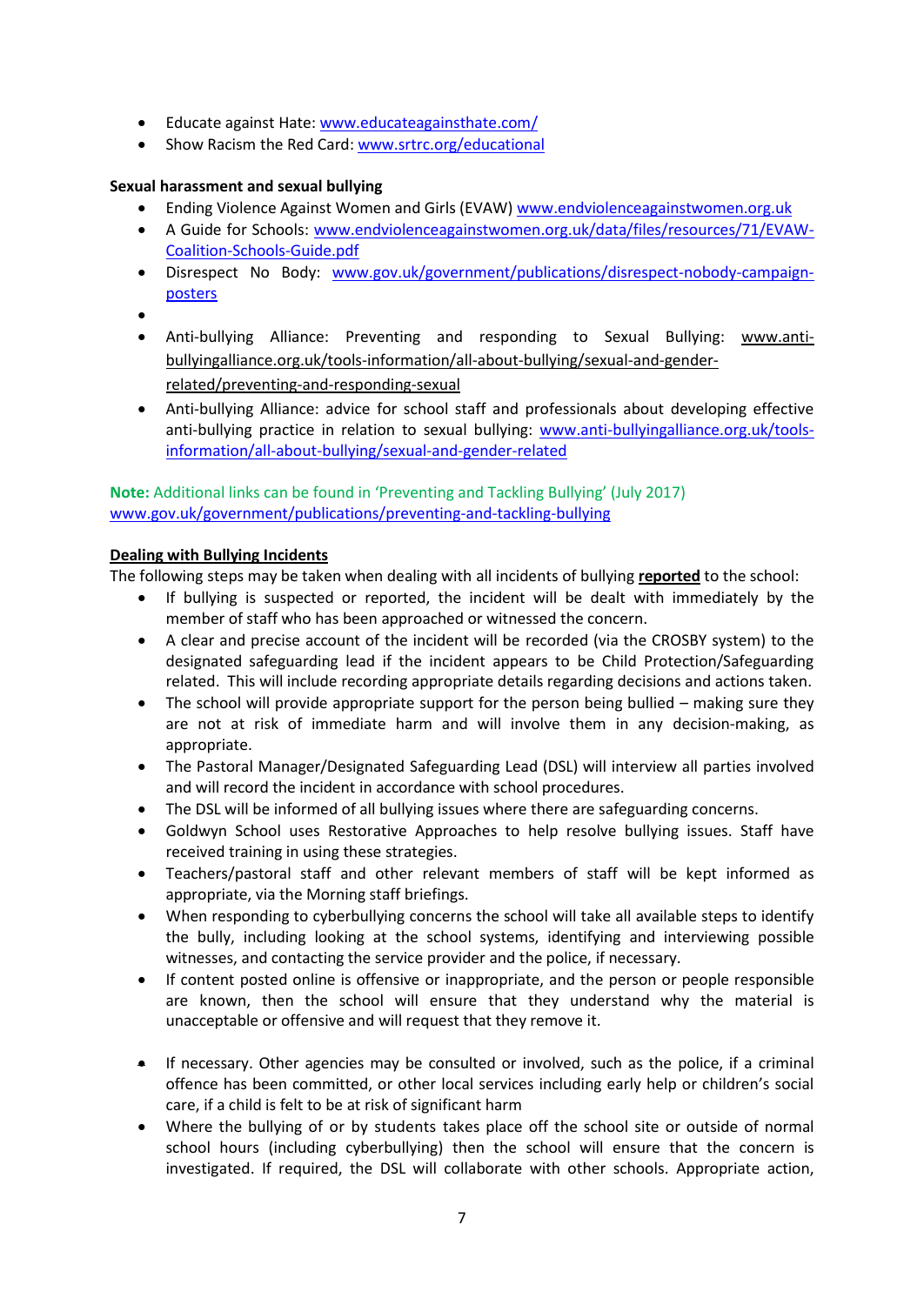including providing support and implementing sanctions, is taken in accordance with the esafety and safeguarding policies.

- The school will speak with and inform other staff members, where appropriate.
- Parents/carers of all children involved will be kept informed.
- Sanctions will be used as appropriate and support will be implemented, in consultation with all parties concerned.
- If necessary and appropriate, the police (if a criminal offence has been committed) or other local services (including children's social care where a child is felt to be at risk of significant harm) will be consulted or involved.
- The school will work with other agencies such as the Police though participation in Restorative Justice Meetings between affected parties.

# *Cyberbullying*

#### **Note:** Schools should ensure they access the [Childnet](http://www.childnet.com/resources/cyberbullying-guidance-for-schools) Cyberbullying guidance

- When responding to cyberbullying concerns, the school will:
	- Act as soon as an incident has been reported or identified.
	- Provide appropriate support for the person who has been cyberbullied and work with the person who has carried out the bullying to ensure that it does not happen again.
	- Encourage the person being bullied to keep any evidence (screenshots) of the bullying activity to assist any investigation.
	- Take all available steps where possible to identify the person responsible. This may include:
		- **IDOMIGUARE:** looking at use of the school systems;
		- **If** identifying and interviewing possible witnesses;
		- Contacting the service provider and the police, if necessary.
		- Work with the individuals and online service providers to prevent the incident from spreading and assist in removing offensive or upsetting material from circulation. This may include:
			- Support reports to a service provider to remove content if those involved are unable to be identified or if those involved refuse to or are unable to delete content.
			- Confiscating and searching students' electronic devices, such as mobile phones, in accordance with the law and also the school searching and confiscation policy. **Note:** Schools should ensure they access the DfE '[Searching, screening and](https://www.gov.uk/government/publications/searching-screening-and-confiscation)  [confiscation at school'](https://www.gov.uk/government/publications/searching-screening-and-confiscation) and [Childnet](http://www.childnet.com/resources/cyberbullying-guidance-for-schools) Cyberbullying guidance to ensure that the schools powers are used proportionately and lawfully
			- Requesting the deletion of locally-held content and content posted online if they contravene school behavioural policies.
	- Ensure that sanctions are applied to the person responsible for the cyberbullying; the school will take steps to change the attitude and behaviour of the bully, as well as ensuring access to any additional help that they may need.
	- Inform the police if a criminal offence has been committed.
	- Provide information to staff and students regarding steps they can take to protect themselves online. This may include:
		- advising those targeted not to retaliate or reply;
		- providing advice on blocking or removing people from contact lists;
		- helping those involved to think carefully about what private information they may have in the public domain.

# *Supporting Students*

*Students who have been bullied will be supported by:*

Offering an immediate opportunity to discuss the experience with their teacher or a member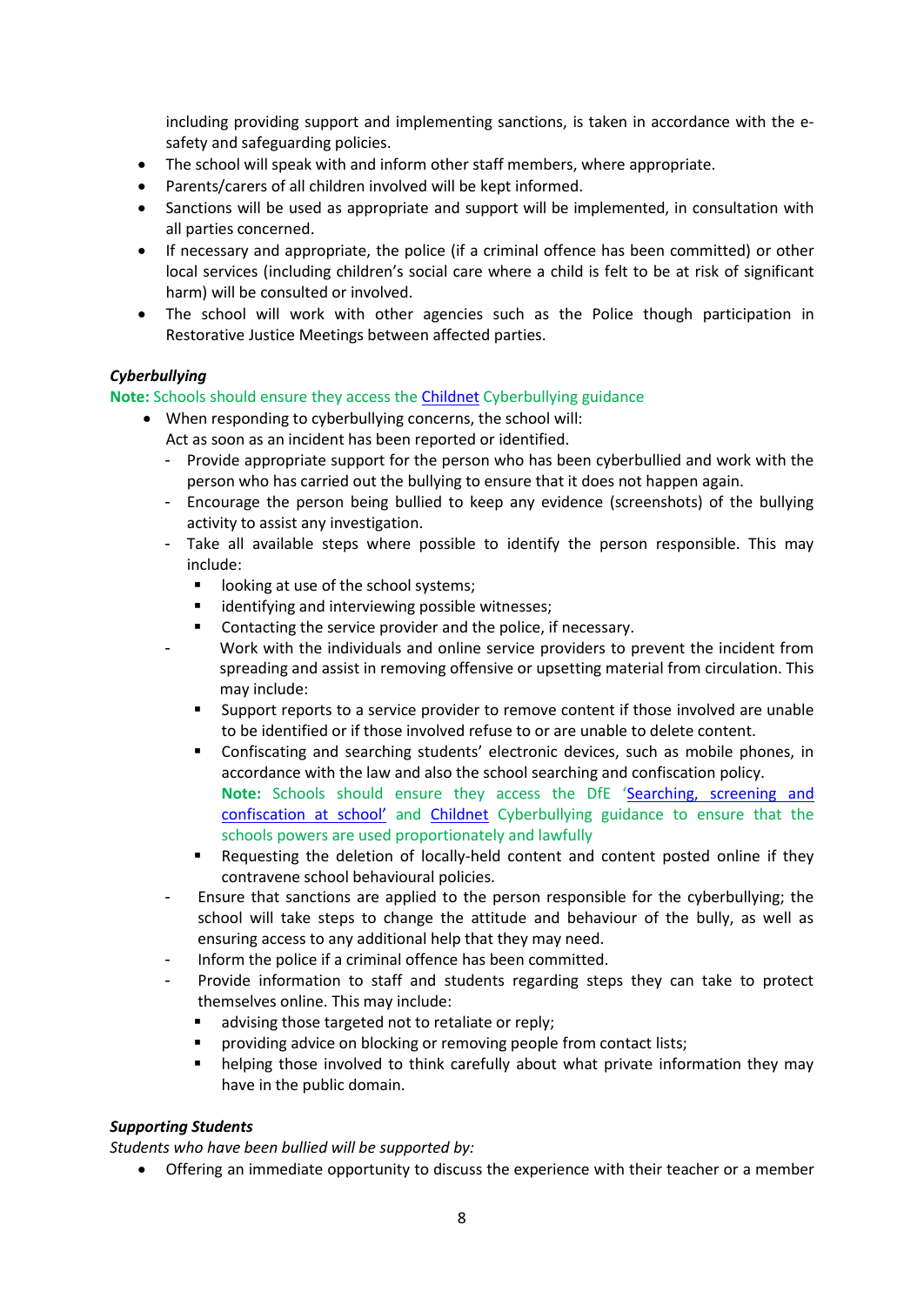of staff of their choice.

- Being advised to keep a record of the bullying as evidence and discuss how to respond to concerns and build resilience as appropriate.
- Reassuring the pupil and providing continuous pastoral support.
- Restoring self-esteem and confidence.
- Providing ongoing support; this may include: working and speaking with staff, offering formal counselling, engaging with parents and carers.
- Where necessary, working with the wider community and local/national organisations to provide further or specialist advice and guidance; this may include involvement from the Police or referrals to Early Help, Specialist Children's Services, or the Children and Young People's Mental Health Service (CYPMHS) as appropriate.

#### *Students who have perpetrated the bullying will be helped by:*

- Discussing what happened and establishing the concern and the need to change.
- Informing parents/carers to help change the attitude and behaviour of the child.
- Providing appropriate education and support regarding their behaviours and actions.
- If online, requesting that content be removed and reporting accounts/content to service provider.
- Sanctioning in line with school behaviour/discipline policy. This may include official warnings, staybacks, removal of privileges (including online access when encountering cyberbullying concerns), and fixed-term or permanent exclusions.
- Where necessary working with the wider community and local/national organisations to provide further or specialist advice and guidance, this may include involvement from the Police or referrals to Early Help, Specialist Children's Services, or Child and Young Persons Mental Health Services (CYPMHS) as appropriate.

#### *Supporting Adults*

Our school takes measures to prevent and tackle bullying among students' however, it is equally important to recognize that bullying of staff and parents, whether by students, parents of other staff members, is unacceptable.

- *Adults (staff and parents) who have been bullied or affected will be supported by:*
- Offering an immediate opportunity to discuss the concern with the designated safeguarding lead and/or a senior member of staff/Head of School/Head of Centre.
- Being advised to keep a record of the bullying as evidence and discuss how respond to concerns and build resilience as appropriate.
- Where the bullying takes place outside of the school site (including online) then the school will ensure that the concern is investigated and that appropriate action is taken in accordance with the schools behaviour and discipline policy.
- If the bullying takes place online, supported those affected by reporting content and/or accounts to the service provider as appropriate.
- Reassuring and offering appropriate support.
- Working with the wider community and local/national organisations to provide further or specialist advice and guidance.

#### *Adults (staff and parents/carers) who have bullied will be helped by:*

- Discussing what happened with a senior member of staff and establishing the concern.
- Establishing whether a legitimate grievance or concern has been raised and signposting to the schools official complaints procedures
- If online, requesting that content be removed.
- Instigating disciplinary, civil or legal action as appropriate or required.